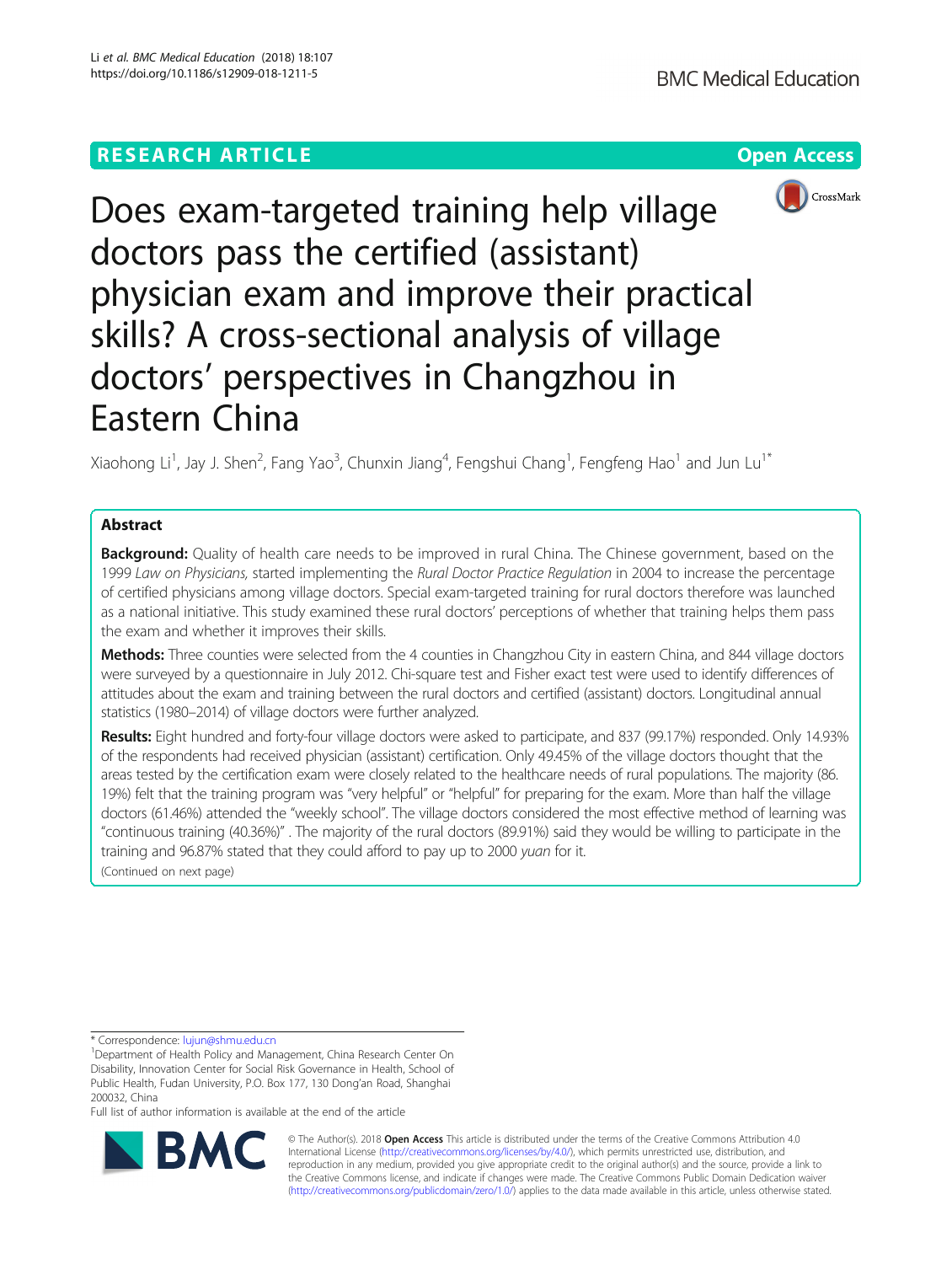### (Continued from previous page)

**Conclusions:** The majority of village doctors in Changzhou City perceived that neither the certification exam nor the training for it are closely related to the actual healthcare needs of rural residents. Policies and programs should focus on providing exam-preparation training for selected rural doctors, reducing training expenditures, and utilizing web-based methods. The training focused on rural practice should be provided to all village doctors, even certified physicians. The government should also adjust the local licensing requirements to attract and recruit new village doctors.

Keywords: China, Village doctors, Rural health, Training, Certified physician, Certified assistant physician, Healthcare workforce,

### Background

Geographic discrepancies, especially urban-rural disparities, in healthcare resources and availabilities exist in China, as in other developing countries. With its economic growth during the past four decades, the Chinese government has introduced a number of measures aiming to narrow these disparities and improve healthcare in rural areas.

Based on the Law on Physicians issued in 1999, the Rural Doctor Practice Regulation [[1\]](#page-8-0) was issued in 2004 as a national regulation aiming to improve the quality of the healthcare workforce in rural China. The law stipulates required qualifications and related training programs and curricula for rural doctors who work in the village health clinics of rural China.

Village health clinics are always the first choice of rural residents seeking medical care [\[2\]](#page-8-0). They are the bottom of the rural three-tier health care network that consists of county-level health care facilities, township hospitals, and village health clinics [\[3\]](#page-8-0). The healthcare workforce in such clinics is composed of all the members working there [[4](#page-8-0)]. The doctors, based on their qualifications, are classified as certified physicians, certified assistant physicians, rural doctors, and health workers [[5](#page-8-0)].

The modern history of the training and qualifications of village doctors goes back more than 60 years, to the founding of the People's Republic of China in 1949. That year, regulations related to qualifications for village doctors began to be created. They have evolved through four successive phases since then. The first phase was the "prebarefoot doctor period (1949-1964)" [\[6](#page-8-0)]. When the Republic was established, the health system in the country was not well-developed, and the health system in rural China was especially weak. In 1951, the government put forward the Protocol of Specific Implementation Measures for Establishing Rural Health Organizations. It allowed some literate young people to be recruited to work at village health clinics after they received 2–6 months of medical training [[6\]](#page-8-0). During this period, the focus was on establishing the village-level healthcare infrastructure, and the standard for being becoming a village doctor was low.

The second phase was the so-called "barefoot doctor boom period (1965-1980)" [[6\]](#page-8-0). During this time, the concept of "barefoot doctor" was developed and, as a result, both the quantities and the quality of physicians were gradually improved. One was required to be trained for 3 months per year for 3 years before becoming a barefoot doctor. The number of these doctors grew to 1.46 million during this period, and they played a very important role in delivering healthcare in rural China.

During the third period (1981–1998), the "barefoot doctors" became "rural doctors." Rapid economic growth led to a change from a "need for a doctor" to a "need for a good doctor." In 1981, the government implemented a required exam specifically designed for barefoot doctors. Those who passed the exam received the certificate of rural doctor; those who failed only received the certificate of village health worker. The term "barefoot doctor" was no longer used.

"Rural doctors" have become "certified (assistant) physicians" during the fourth period (1999-present). The 1999 Law on Physicians states that rural doctors can pass the national exams to become certified physicians or certified assistant physicians [\[7\]](#page-8-0). A certified assistant physician, differing from a certified physician, can provide care at the village health clinic or the township hospital independently, or provide care at a higher-level hospital under the supervision of a certified physician. In addition, a certified assistant physician who has worked for several years may take the exam to become a certified physician. Some major national laws and regulations are listed in Fig. [1](#page-2-0).

In 2004, the Rural Doctor Practice Regulation [[1](#page-8-0)] was passed as a supplement to the 1999 law, stipulating that "in principle, only certified (assistant) physicians can be licensed as doctors at the village health clinics" and encouraging "the existing rural doctors to take the exam and become certified (assistant) physicians." More recently, the National Rural Doctor Education Plan (2010–2020) has set a goal that "the majority of village doctors should have the qualifications of certified (assistant) physicians by 2020" [[8\]](#page-8-0). The Plan points out that the local government may provide physician-examtargeted training for rural doctors who lack the qualifications of certified (assistant) physicians. Based on national statistics, however, nearly 70% of village doctors remain rural doctors in 2014 [[5](#page-8-0)], indicating that it is proving to be a challenge to reach the goal of the Plan.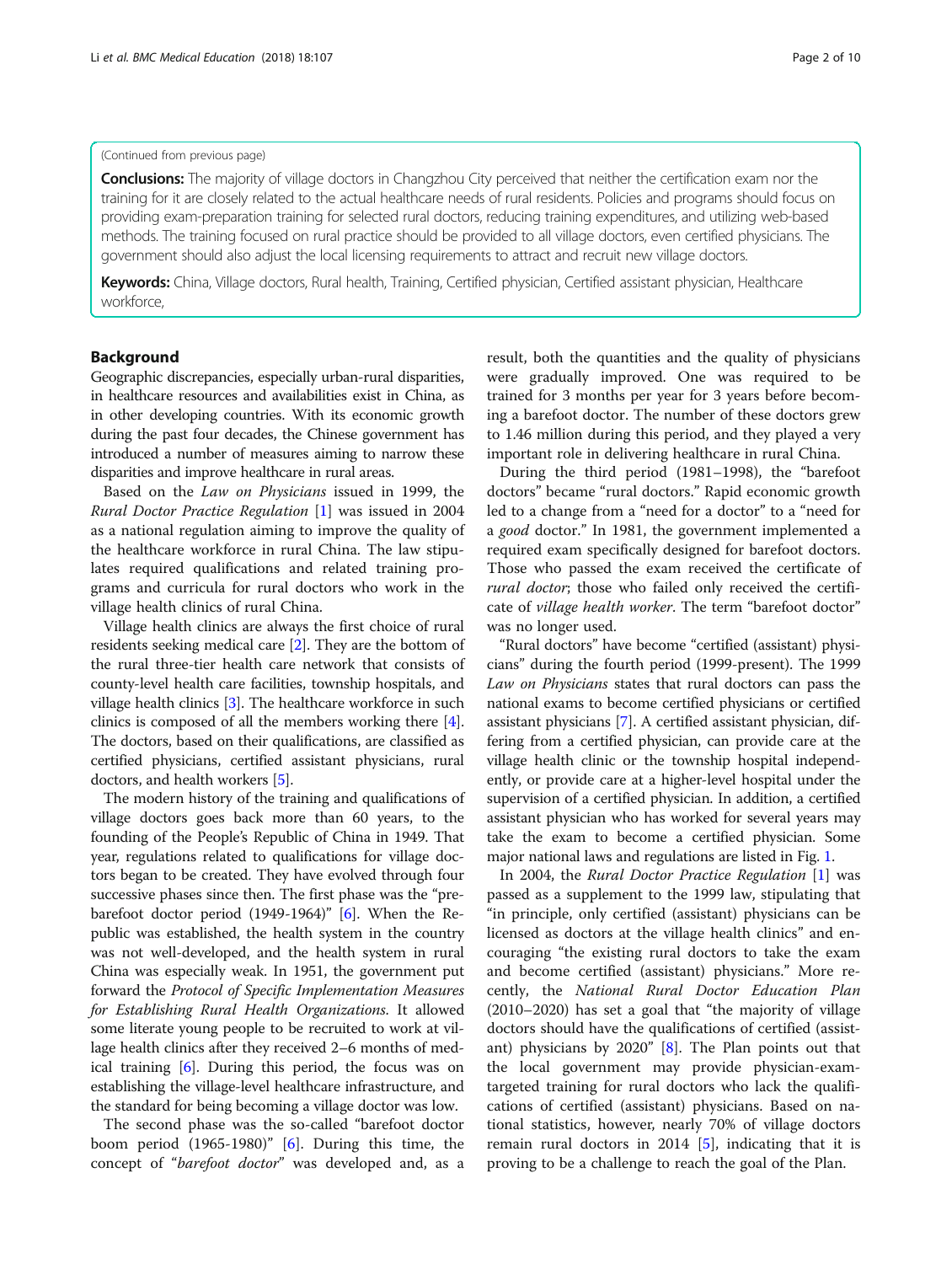<span id="page-2-0"></span>

It is of great interest from the policy and public health perspectives whether and to what extent the Rural Doctor Practice Regulation and related certification exam training is helpful in encouraging and preparing rural doctors to become certified physicians. Furthermore, it is important to know whether the certification exam and the related training programs are beneficial to village doctors in regard to meeting the healthcare needs of rural residents.

Studies have shown that the quality of village doctors in rural China remains low, even after the implementation of the Rural Doctor Practice Regulation. Clayton and colleagues (1993) reported that inadequate sterilization during practice was common among village doctors, and that they often didn't give adequate advice to patients who may carry infections [[9\]](#page-8-0). Studies pointed out that the percentage of antibiotic prescriptions, especially intravenous injections, was very high in rural China [\[10](#page-8-0), [11\]](#page-8-0). The literature suggested that over-prescribing antibiotics was very common [[12](#page-8-0)], and the clinical competencies of village doctors needed improvement [\[13](#page-8-0)].

The literature has shown that training targeting the certified (assistant) physician exam for the graduating class of undergraduate medical students is helpful [\[14](#page-8-0), [15\]](#page-8-0). However, very few studies have looked at examtargeted training for village doctors in China, probably due to the fact that it has only been several years since the National Rural Doctor Education Plan (2010–2020) initiative began. Li and colleagues studied routine traditional training of village doctors in China and found that the training status and needs of rural doctors in China were disjointed [\[16](#page-9-0)]. Zhang and colleagues pointed out that "web-based training could be a novel pathway" [\[17](#page-9-0)] to remedy this deficit. Table 1 "what is already known" and "what this study adds" to this subject.

### Methods

### Study design and data

This study collected data from a cross-sectional survey being conducted in July, 2012, in Changzhou City in the eastern province of Jiangsu, China. The survey was part of a study on the health workforce in village health clinics. Another part of the study dealing with the shortage of village doctors and their job satisfaction can be found elsewhere [[18\]](#page-9-0). Changzhou is a prefecture-level city. While per capita GDP in 2014 was 46,629 yuan in the whole mainland, that of Jiangsu province was 81,874 *ruan*, ranking it fourth among the 31 provinces [\[19](#page-9-0)]. The per capita GDP of Changzhou in 2014 was 104,423 yuan, ranking it fourth among the 13 prefecture-level cities in Jiangsu province [\[20](#page-9-0)]. Three of the four rural counties/districts in Changzhou were selected for this study. All the 844 village doctors in 363 village health clinics were asked to participate, and 837 (99.17%)

Table 1 "What is already known" and "what this study adds"

| <b>TUDIC I</b> VITIGLED UNCOUP INTO VITE UNION VITIGLETING SEGUY GUOS             |                                                                                                                                         |  |  |  |
|-----------------------------------------------------------------------------------|-----------------------------------------------------------------------------------------------------------------------------------------|--|--|--|
| What is already known:                                                            | What this study adds:                                                                                                                   |  |  |  |
| √Many studies show low quality of health services<br>provided by village doctors. | This study shows low percentage of certified (assistant) physicians based on national<br>statistics and field survey data in Changzhou. |  |  |  |
| √Some studies are focused on shortage of and ageing<br>in village doctors.        | This study shows the status of participation of exam-targeted training and out-of-pocket<br>expenditures.                               |  |  |  |
| √Very few studies are on exam-targeted training.                                  | This study provides suggestions on the content and methods of training of the village<br>doctors.                                       |  |  |  |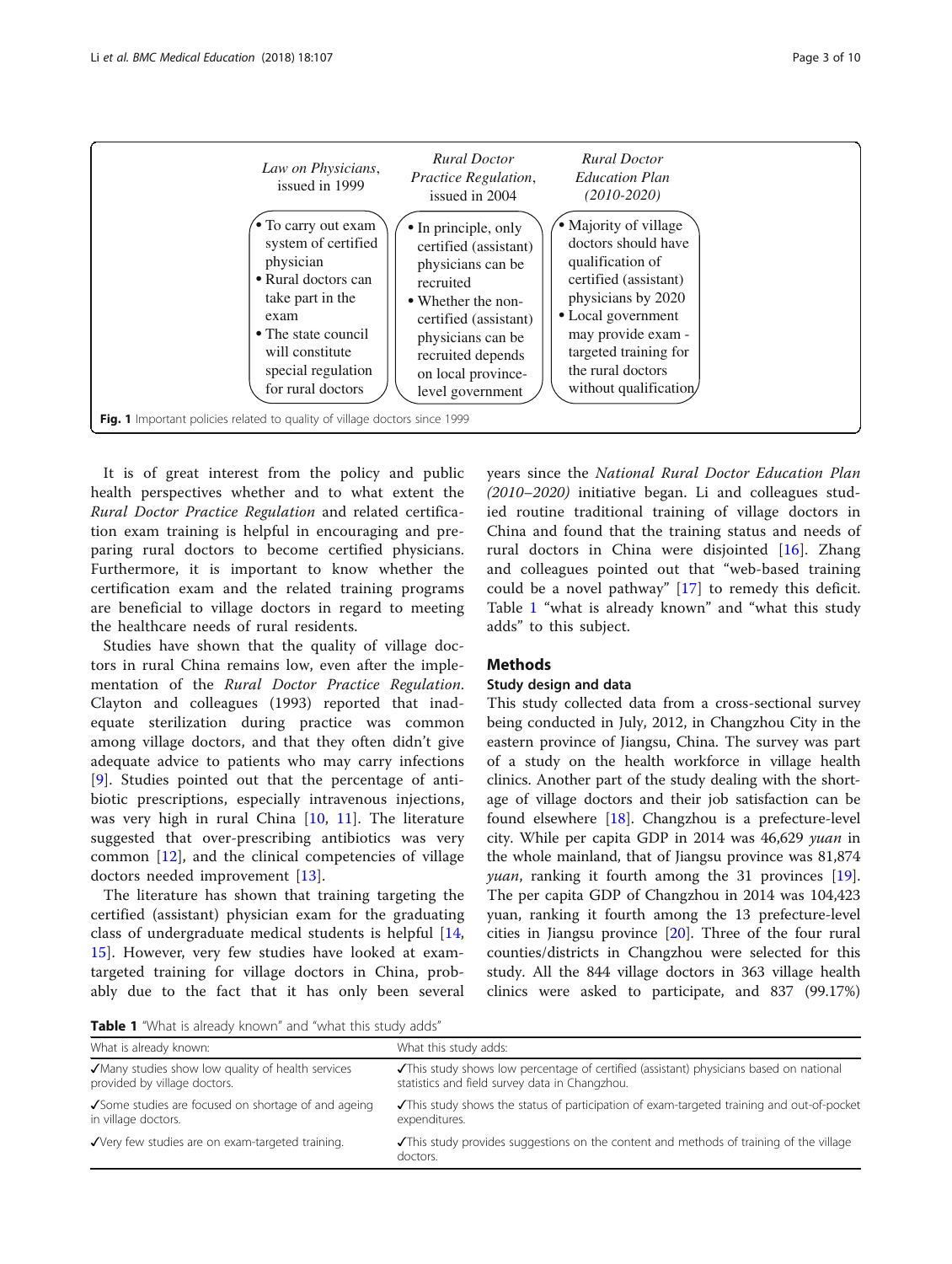completed the questionnaire. In this study, "village doctors" refers to all persons working at village health clinics. They were asked about their qualifications and attitudes pertaining to the special exam-preparation programs for certified (assistant) physicians.

We also analyzed the quantity and percentage of village doctors based on longitudinal data in annual statistic books [\[19\]](#page-9-0). In China, village doctors consist of certified physicians, certified assistant physicians, rural doctors, registered nurses, and village health workers, depending upon their qualifications. Those who passed the exam to become rural doctors but did not take or pass both exams to become certified physicians and certified assistant physicians are termed rural doctors. Those termed village health workers are former barefoot doctors who did not pass the exam for rural doctors. Those who passed the exam for registered nurses were certified registered nurses.

The investigation was carried out in 2012 by researchers from Fudan University with help from the local municipal health bureaus, which provided the full list of the village doctors in their area. Each village doctor completed a structured questionnaire. Questions that were related to this paper consisted of: general demographic information, qualifications, reasons for failing the exam, whether the exam and exam-targeted training was helpful in their daily work, and the cost they were willing to pay for exam-targeted training (Additional file [1\)](#page-8-0).

In addition to surveying village doctors, we also collected routine data about the village clinics from the annual health statistic books of 1980 to 2014. The routine data included the number of the village-level health workforce in China (called "village doctors" in this paper) and the percentage of village doctors according to their qualifications.

#### Data analysis

The survey data was entered by EpiData 3.1 and analyzed using SPSS20. Data from the annual health statistic books were analyzed using Microsoft Excel 2013.

### Results

### Number of village doctors in rural China

As presented in Table 2, the number of total village doctors and number of certified (assistant) physicians increased in rural China. Though the percentage of certified (assistant) physicians gradually increased from 2005, it remained low in 2014 (20.84%). All the percentages of certified (assistant) physicians in eastern, central, and western rural China are low.

### Qualifications of village doctors in Changzhou

The percentage of village doctors with different qualifications is presented in Table [3.](#page-4-0) All 844 village doctors were asked about their qualifications; 837 (99. 17%) responded. Only 125 (14.93%) of the 837 village doctors were certified physicians or certified assistant physicians. Only 125 (34.44%) of the 363 village health clinics had certified (assistant) physicians. The youngest village doctors (20–39 years) had the highest percentage of certified (assistant) physicians. Only 79 (9.46%) village doctors had an education level of college or higher, and 51.90% of the village doctors with an education level of college or higher were certified (assistant) physicians. However, having participated in the training was not correlated to the percentage of qualifications statistically (chi square test,  $p = 0.624$ ).

### Attitudes of village doctors about the exam

All the 844 village doctors knew about the exam, and 748 (88.63%) had taken it. We asked those who had done so

**Table 2** Number of village doctors and percentages with different qualifications (2005–2014)<sup>a</sup>

| Year<br>Total |           | Percentages with different qualifications (%) |               |       |                        |  |
|---------------|-----------|-----------------------------------------------|---------------|-------|------------------------|--|
|               |           | Certified (assistant) physicians              | Rural doctors | Nurse | Village health workers |  |
| 2005          | 1,020,395 | 10.18                                         | 84.69         | 0.00  | 5.13                   |  |
| 2008          | 1,127,531 | 10.61                                         | 83.22         | 2.20  | 3.97                   |  |
| 2009          | 1,253,705 | 14.24                                         | 79.4          | 1.93  | 4.43                   |  |
| 2010          | 1,292,410 | 13.41                                         | 79.84         | 2.11  | 4.65                   |  |
| 2011          | 1,350,222 | 14.31                                         | 78.55         | 2.26  | 4.88                   |  |
| 2012          | 1,371,592 | 16.97                                         | 74.58         | 3.23  | 5.22                   |  |
| 2013          | 1,457,276 | 19.99                                         | 68.93         | 5.83  | 5.25                   |  |
| 2014          | 1,460,389 | 20.84                                         | 67.50         | 6.70  | 4.96                   |  |
| Eastern       | 504,990   | 22.55                                         | 67.40         | 7.06  | 2.98                   |  |
| Central       | 546,449   | 22.01                                         | 66.21         | 7.08  | 4.70                   |  |
| Western       | 408,950   | 17.16                                         | 69.33         | 5.75  | 7.77                   |  |

a<br>Data are from the "National Health and Family Planning Health Statistic Yearbook (2013–2015)." The percentages in 2014 are listed according to Eastern, Central, and Western China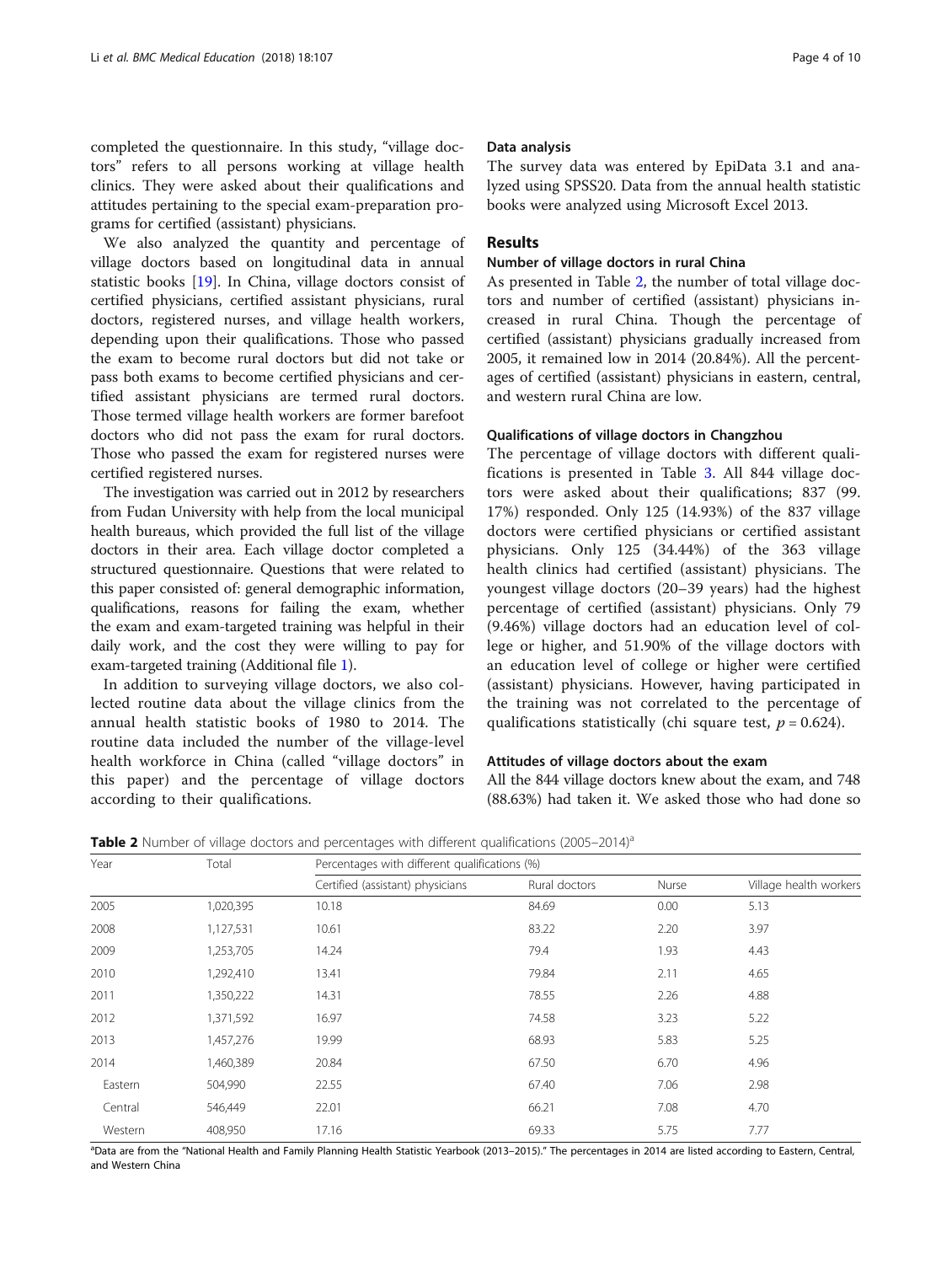| Variable                                 | $\mathbb N$ | Percentage of qualifications (%) |               |                        |         |
|------------------------------------------|-------------|----------------------------------|---------------|------------------------|---------|
|                                          |             | Certified (assistant) physicians | Rural doctors | Village health workers |         |
| Total $(n = 837)^a$                      | 837         | 14.93                            | 84.35         | 0.72                   |         |
| Age group $(n = 828)^a$                  |             |                                  |               |                        | < 0.001 |
| $20 - 39$ years                          | 213         | 28.64                            | 69.01         | 2.35                   |         |
| 40-49 years                              | 191         | 8.90                             | 91.10         | 0.00                   |         |
| 50-59 years                              | 252         | 7.93                             | 92.06         | 0.01                   |         |
| 60-years                                 | 172         | 15.11                            | 84.30         | 0.59                   |         |
| Education ( $n = 835$ ) <sup>a</sup>     |             |                                  |               |                        |         |
| College or higher                        | 79          | 51.90                            | 48.10         | 0.00                   | < 0.001 |
| Medical vocational school                | 364         | 12.64                            | 85.99         | 1.37                   |         |
| High school                              | 167         | 9.58                             | 89.82         | 0.60                   |         |
| Middle and primary school                | 225         | 9.78                             | 90.22         | 0.00                   |         |
| Working Years ( $n = 820$ ) <sup>a</sup> |             |                                  |               |                        |         |
| $0-9$ years                              | 32          | 34.38                            | 62.50         | 3.13                   | < 0.001 |
| $10-19$ years                            | 256         | 21.48                            | 76.95         | 1.56                   |         |
| 20-29 years                              | 150         | 6.67                             | 93.33         | 0.00                   |         |
| 30-39 years                              | 228         | 11.40                            | 88.16         | 0.44                   |         |
| 40-years                                 | 154         | 13.64                            | 86.36         | 0.00                   |         |
| Participated in training                 |             |                                  |               |                        |         |
| Yes                                      | 384         | 14.06                            | 84.64         | 1.30                   | 0.624   |
| No                                       | 312         | 15.38                            | 83.65         | 0.96                   |         |

<span id="page-4-0"></span>Table 3 Percentage of village doctors with different qualification

<sup>a</sup>Numbers of actual responses

b<br><sup>b</sup>Factors for qualifications were evaluated by chi-square test, combining the percentage of rural doctors and that of village health workers

about their opinions of the exam. As shown in the Table 4, 93.72% of the village doctors stated that the exam theoretically helped improve their medical knowledge level. However, when it came to the question of "whether the exam was related to the actual health needs in rural areas," only 49.45% of the village doctors answered "Yes."

Among the 748 village doctors who had taken the exam, 625 (83.56%) did not pass; the related reasons were listed in Table [5.](#page-5-0) Leading reasons for failure were: "The written test was too difficult;" they were "too old to study;" and they were "lacking targeted training."

#### Participants' attitudes about the training

Among the 696 responding village doctors, 384 (55.17%) stated that they had attended the special exam-targeted training, whereas 312 (44.83%) had not. Those who had attended were asked about their opinions of the training (Table [6\)](#page-5-0), and 3.59 and 52.60% of the respondents pointed out that the training was "very helpful" or "helpful," respectively. As to the frequency of the training, the majority of the village doctors had attended the weekly school, however, they considered that the most effective way of training was "continuous training in school."

**Table 4** Opinions of the exam among village doctors with different qualifications  $(n - 748)$ 

| <b>Rable +</b> Optimons of the exam among village doctors with uniterent qualifications (n = 7 To) |                                                                                   |                                      |           |  |
|----------------------------------------------------------------------------------------------------|-----------------------------------------------------------------------------------|--------------------------------------|-----------|--|
| <b>Ouestions</b>                                                                                   | Rural doctors (%)                                                                 | Certified (assistant) physicians (%) | Total (%) |  |
|                                                                                                    | The exam impels village doctors to improve medical knowledge level theoretically* |                                      |           |  |
| Yes                                                                                                | 93.92                                                                             | 92.66                                | 93.72     |  |
| No.                                                                                                | 6.08                                                                              | 7.34                                 | 6.28      |  |
|                                                                                                    | Relationship between the exam and the actual health needs in rural areas**        |                                      |           |  |
| Very closely                                                                                       | 0.95                                                                              | 4.34                                 | 3.78      |  |
| Closely                                                                                            | 39.05                                                                             | 46.98                                | 45.67     |  |
| A little closely                                                                                   | 39.05                                                                             | 34.72                                | 35.43     |  |
| Not closely                                                                                        | 20.95                                                                             | 13.96                                | 15.12     |  |

\*Chi square test,  $p > 0.05$  (two-tailed)

\*\*Fisher exact test,  $p > 0.05$  (two-tailed)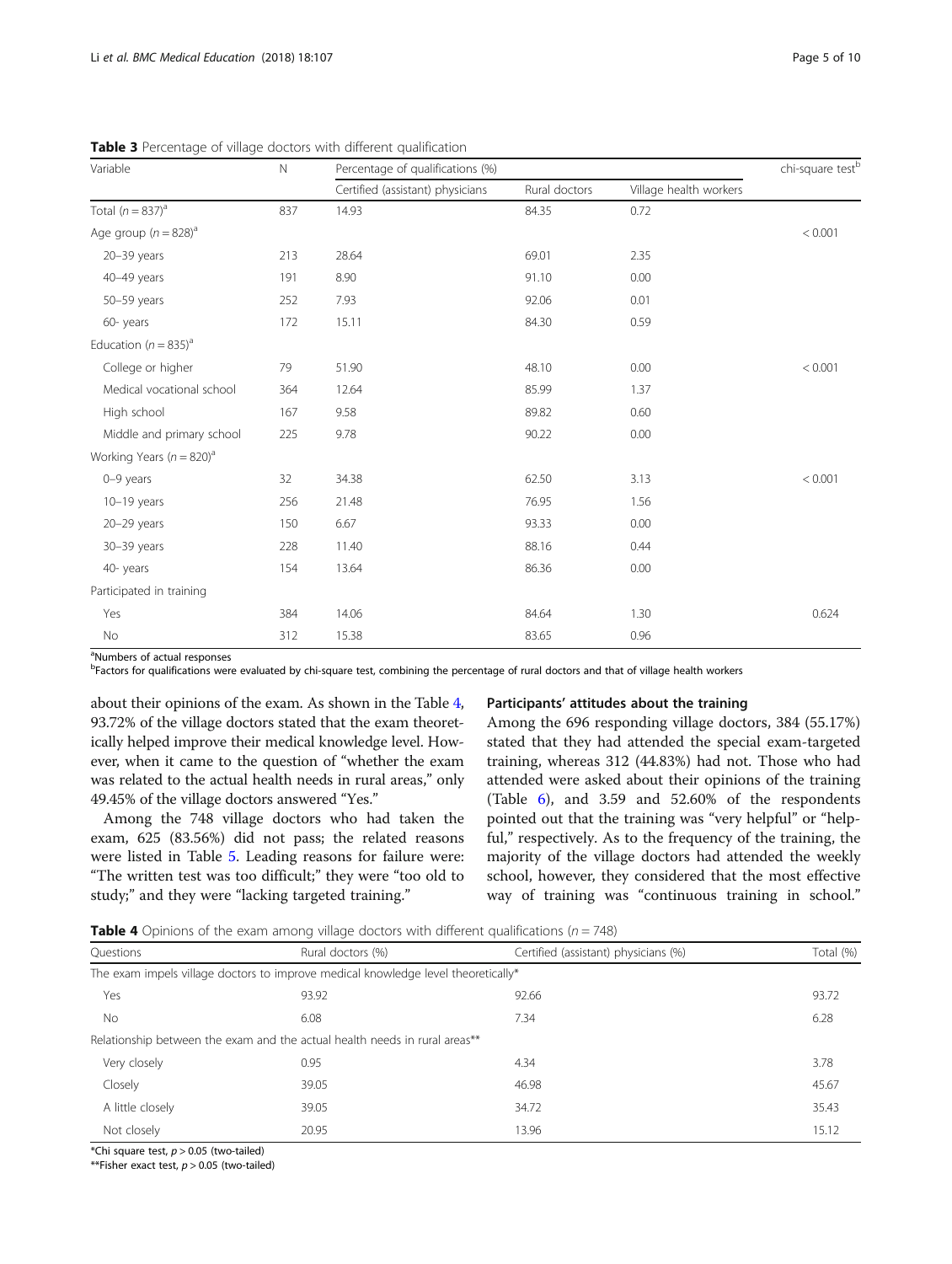<span id="page-5-0"></span>Table 5 Reasons for failure among the village doctors who failed the exam  $(n = 613^a)$ 

| The most important reasons for failing<br>the exam | <b>Numbers</b> | Percentage (%) |
|----------------------------------------------------|----------------|----------------|
| Written test was too difficult                     | 217            | 35.40          |
| Too old to study                                   | 195            | 31.81          |
| Technical test was too difficult                   | 23             | 3.75           |
| Lacking targeted training                          | 65             | 10.60          |
| Not meeting the prerequisite for exam              | 56             | 9.14           |
| Too busy to study                                  | 35             | 5.71           |
| Not paying much attention to the exam              | 5              | 0.82           |
| Other                                              | 17             | 2.77           |
| Total                                              | 613            | 100.00         |

<sup>a</sup>Number of actual responses

Further, 6.51 and 9.90% of the village doctors pointed out that the most effective way for them to study was "by internet" and "on one's own," respectively. Finally, 55.20% paid less than 2000 yuan for the training, while 44.80% paid more than 2000 yuan.

#### Non-participants' attitudes about the training

As shown in Table [7,](#page-6-0) according to the 312 village doctors who did not participate in the training, the leading cause of lack of participation was that they felt they were too old.

### Experiences and attitudes toward training according to qualifications

As shown in Table [8,](#page-6-0) all the village doctors, including both certified (assistant) physicians and rural doctors, felt the training was essential for passing the exam. They believed that the government should be mainly responsible for the expenses of the training. The majority of the rural doctors (89.91%) were willing to participate in the training in the future and 96.87% stated that they could afford up to 2000 yuan for the training.

### **Discussion**

### Major problems in the exam and exam-oriented training

Our findings indicated that the percentage of certified (assistant) physicians among village doctors in Changzhou was below 20%, far from reaching the goal of "the majority of village doctors should have the qualifications of certified (assistant) physicians by 2020" that has been set by the government. More than 80% of the doctors did not pass the exam, and only about half of them felt that the exam was closely related to the actual health needs of rural residents. A little over half of the village doctors attended the exam preparation program, more than 85% of whom think the program was helpful. The majority of the non-certified (assistant) physicians (90%) were willing to participate in the exam-preparation program and were willing to pay fees up to 2000 yuan.

| <b>Table 6</b> Opinions about training among village doctors |  |  |  |
|--------------------------------------------------------------|--|--|--|
| participants ( $n = 384$ )                                   |  |  |  |

| participants ( $n = 384$ )                                 |                |
|------------------------------------------------------------|----------------|
| Viable                                                     | Percentage (%) |
| Who organized the training                                 |                |
| Township                                                   | 31.51          |
| County                                                     | 46.61          |
| Prefecture-level city                                      | 18.23          |
| Province                                                   | 3.65           |
| The place of training                                      |                |
| Township                                                   | 47.40          |
| County                                                     | 34.90          |
| Prefecture-level city                                      | 17.70          |
| Helpfulness in preparing for the exam                      |                |
| Very helpful                                               | 33.59          |
| Helpful                                                    | 52.60          |
| A little helpful                                           | 11.46          |
| Not helpful                                                | 2.35           |
| Frequency of training <sup>a</sup>                         |                |
| Having attended weekly school                              | 61.46          |
| Having attended continuous training for weeks in<br>school | 35.16          |
| Having attended monthly school                             | 14.32          |
| The most effective way of training                         |                |
| Continuous training for weeks in school                    | 40.36          |
| Weekly school                                              | 29.95          |
| Monthly school                                             | 11.98          |
| On one's own                                               | 9.90           |
| By internet                                                | 6.51           |
| Other                                                      | 1.30           |
| The major content of training <sup>a</sup>                 |                |
| Basic medical knowledge                                    | 82.29          |
| Clinical medicine                                          | 91.93          |
| Preventive medicine                                        | 79.95          |
| Practical operation                                        | 79.95          |
| Autonomy of attending the training                         |                |
| Required by the township hospital                          | 70.57          |
| Attending the training voluntarily                         | 29.43          |
| Out-of-pocket expenses of the latest training (yuan)       |                |
| $0 - 499$                                                  | 13.80          |
| 500-999                                                    | 25.78          |
| 1000-1999                                                  | 15.62          |
| 2000-2999                                                  | 8.07           |
| 3000-3999                                                  | 5.21           |
| 4000-4999                                                  | 9.90           |
| 5000-9999                                                  | 15.89          |
| 10,000-15,000                                              | 5.73           |

<sup>a</sup>More than one response possible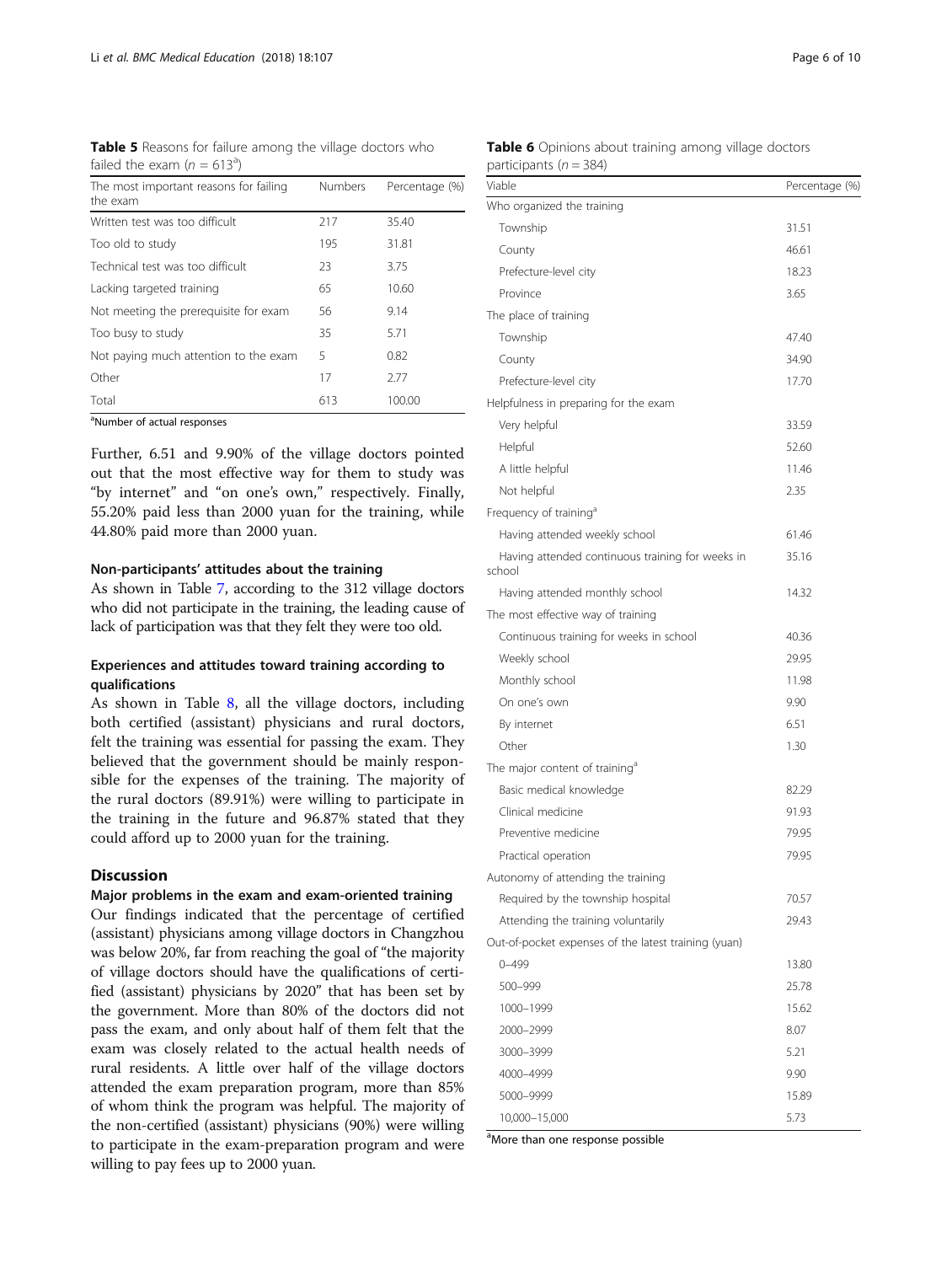<span id="page-6-0"></span>Table 7 Reasons village doctors did not take part in the training  $(n = 312)$ 

| Reasons                                                                                        | Percentage (%) |
|------------------------------------------------------------------------------------------------|----------------|
| "I am too old, and I give up the exam and training."                                           | 46.59          |
| "The training place is too far, because there is no<br>training in the local township."        | 20.07          |
| "I am too busy to participate in the training."                                                | 14.77          |
| "The costs of the training are too expensive."                                                 | 9.85           |
| "The exam is so difficult, and I will never pass the exam. 8.72<br>So I gave up the training." |                |

However, we found that the training is of limited use in increasing the percentage of certified (assistant) physicians in village clinics who pass the certification exam. There were two possible explanations. First, the percentage of those participating in the training was low, due to the fact that many village doctors thought they were too old to become certified. Barriers in attending the training program, such as inconvenient locations and high fees, only worsened the problem of low enrollment. Second, some village doctors left their village clinics after they became a certified physician, because working at village clinics was not as appealing as working in healthcare settings at higher levels [\[18](#page-9-0)]. It is challenging to keep certified assistant physicians at village clinics [[21\]](#page-9-0).

#### Needs for local government actions

Our results showed that only about 1/5 of village doctors were certified (assistant) physicians in eastern China. The percentage of certified (assistant) physicians in Changzhou was even lower than that in eastern China, which is consistent with the literature stating that few village doctors leave village clinics in more economically developed areas [[18](#page-9-0)]. It is important to note that the national policy of

public health equalization, which began implementation in 2009, has significantly increased the tasks and workload of village doctors, which, in turn, aggravates the problem of the shortage of village doctors [[18,](#page-9-0) [22,](#page-9-0) [23](#page-9-0)].

China is facing a dilemma between quantity and quality, resulting from the public health equalization policy. On the one hand, more village doctors are needed to implement the policy of basic public health equalization; on the other hand, the Law on Physicians and the Rural Doctor Practice Regulation set strict requirements for the qualifications for becoming village doctors, which seem to be barriers to converting or recruiting more village doctors.

To resolve this dilemma, it may be necessary to rethink the tasks of village health clinics. In general, they can be divided into two categories: clinical services being provided by the certified (assistant) physicians or other clinical staff, and administrative tasks that can be done by non-clinical staff. Many of the administrative tasks include data entry into computers and contacting patients for follow-up on chronic disease management. Nevertheless, village doctors currently are responsible for all these types of administrative work, which occupies a lot of their time that otherwise could be used to provide clinical services. It appears that a dual personnel model could work more efficiently than does the current system. That is, the certified (assistant) physicians or rural doctors are responsible for the clinical services, whereas non-clinical staff may be hired to take care of administrative tasks. The government may issue minimum qualifications for administrative staff to work at village health clinics.

The Rural Doctor Practice Regulation (2004) stipulates that "in order to meet the need for human resources...the local province-level government can formulate specific regulations of licensing based on the local conditions"  $[1]$  $[1]$ . In other words, the local government can determine the qualifications of

**Table 8** Attitudes about training among village doctors of different qualifications (%)

| Item                                                                              | Certified (assistant) physicians<br>$(n = 105)$ (%) | Rural doctors ( $n = 575$ ) (%) |
|-----------------------------------------------------------------------------------|-----------------------------------------------------|---------------------------------|
| Have participated in the training*                                                |                                                     |                                 |
| Yes                                                                               | 52.94                                               | 55.35                           |
| No                                                                                | 47.06                                               | 44.65                           |
| The training is essential for the exam.*                                          | 95.24                                               | 86.96                           |
| The government should be mainly responsible for<br>the expenses of the training.* | 73.33                                               | 66.09                           |
| Willing to participate in the training in the future                              |                                                     | 89.91                           |
| Maximum out-of-pocket payment for the training (yuan)                             |                                                     | $\qquad \qquad =$               |
| $0 - 499$                                                                         |                                                     | 45.21                           |
| 500-999                                                                           |                                                     | 26.09                           |
| 1000-1999                                                                         |                                                     | 25.57                           |
| 2000-5000                                                                         |                                                     | 3.13                            |

\*Chi square test, two-tailed,  $P > 0.05$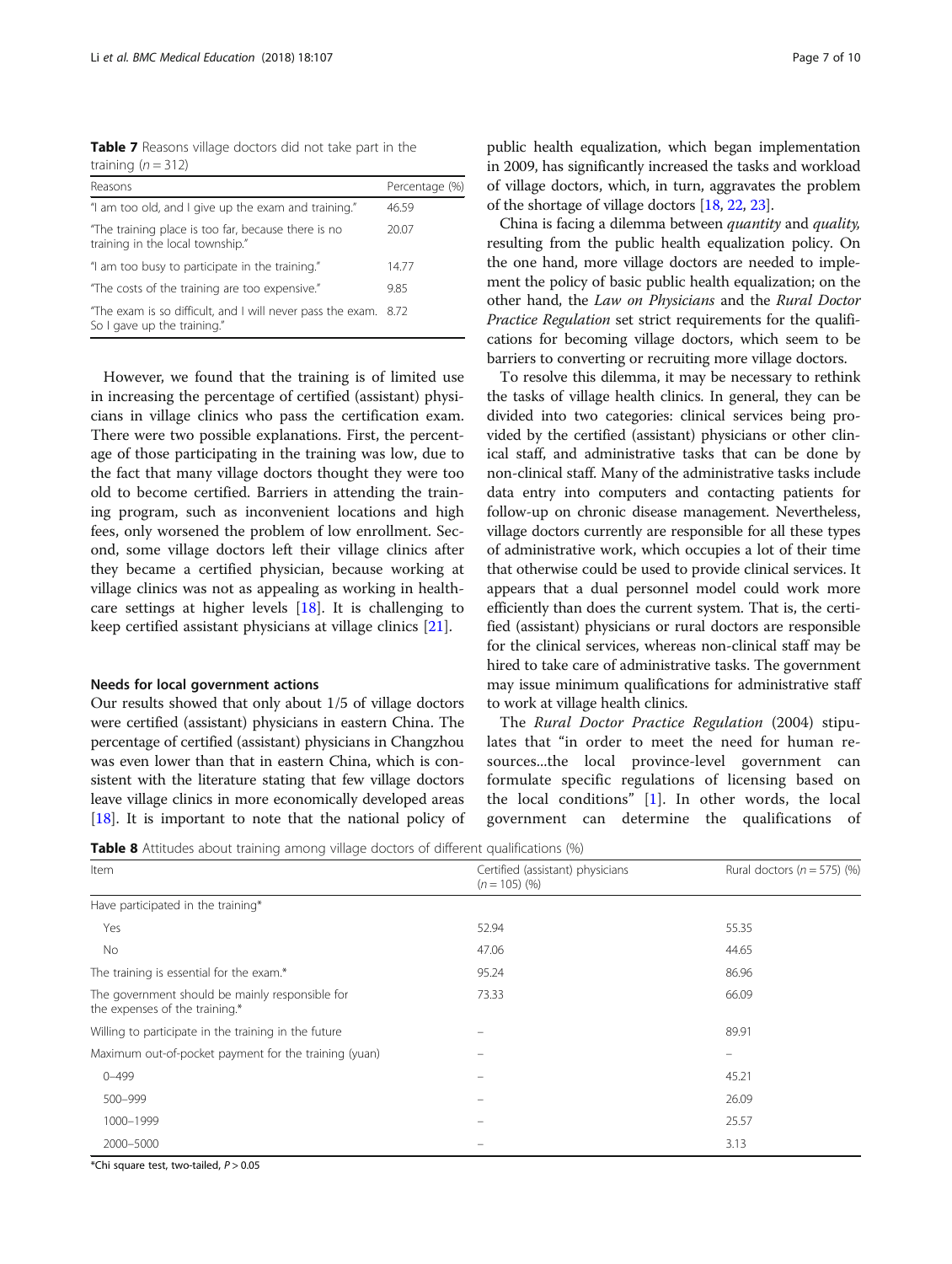workers at village clinics. It seems clear that in order to alleviate the problem of doctor shortages in rural areas, local governments may need to revise their current rules and policies for staffing village clinics. More specifically, it may want to allow village health clinics to recruit non-clinical personnel. Currently, in many provincial governments, especially in more economically developed areas, such as Zhejiang [\[24](#page-9-0)] and Jiangsu [[25\]](#page-9-0), being a certified (assistant) physician is a prerequisite to obtain a license at village health clinics. In contrast, less economically developed provinces, such as Shanxi [[26\]](#page-9-0) and Jiangxi [[27\]](#page-9-0), allow persons with certain clinical training but who are not certified (assistant) physicians, yet, to practice as village doctors at village clinics. It should be feasible for more-developed provinces to learn from lessdeveloped provinces in this regard in order to solve the doctor-shortage problems in their own rural areas (Fig. 2). Meantime, they should also provide guidelines and qualifications for hiring health workers for village clinics.

#### Meeting the different training needs of village doctors

In terms of the goals of training, the local government should develop two training programs. One may be called the physician exam preparation program (ProgramI), focusing on helping non-certified (assistant) physicians pass the exam, while the other may be called the rural practice focus program (ProgramII), focusing on improving the practical skills of village doctors. As shown in Table [9](#page-8-0), only rural doctors who are potential physicians should participate in ProgramI. Those rural doctors who do not want to obtain licensure to become certified (assistant) physicians do not need to participate in the exam preparation program (*ProgramI*).

ProgramIwill be more likely to be implemented effectively if the following issues are addressed. First, based on the fact that only 3.13% stated that they could afford up to 2000 yuan for the training, the government should reduce out-of-pocket fees for the training to encourage more participants among village health clinic workers. Second, new educational models, including an online delivery model, needs to be developed and integrated into the educational program. This will accommodate village doctors who are too busy to participate in the face-toface training. Third, the government may use some indicators, such as education level, age, professional skill, and willingness to learn, to identify potential physicians.

ProgramII aims to improve all types of village doctors' skills to deal with emergent medical conditions, which is included in village doctor training in other countries. Tolhurst and colleagues report that rural doctors in Australia need more training related to emergency medicine [\[28](#page-9-0)]. Furthermore, such training should be responsive to the fact that some emergencies, such as pesticide poisoning and dog bites, are rare in urban areas but more common in rural areas in China [\[29,](#page-9-0) [30\]](#page-9-0).

### Limitations

This study had some limitations. First, it relies on self-reported data, and recall bias might exist, in particular when information about the licensure exam and participation in the training program is being collected. Second, the field survey was only conducted in Changzhou city in eastern China, which limits the generalizability of our findings. Third, we only collected the subjective attitudes of the village doctors; more objective information such as the village doctors' licensure exam score was not collected.

| What is already known:                            | What this study adds:                           |
|---------------------------------------------------|-------------------------------------------------|
| $\checkmark$ Many studies show low                | $\checkmark$ This study shows low percentage of |
| quality of health                                 | certified (assistant) physicians based          |
| services provided by                              | on national statistics and field survey         |
| village doctors.                                  | data in Changzhou.                              |
| $\checkmark$ Some studies are                     | $\checkmark$ This study shows the status of     |
| focused on shortage of                            | participation of exam-targeted                  |
| and ageing in village                             | training and out-of-pocket                      |
| doctors.                                          | expenditures.                                   |
| $\checkmark$ Very few studies are on              | $\checkmark$ This study provides suggestions on |
| exam-targeted training.                           | the content and methods of training             |
|                                                   | of the village doctors.                         |
| Fig. 2 Health workforce in village health clinics |                                                 |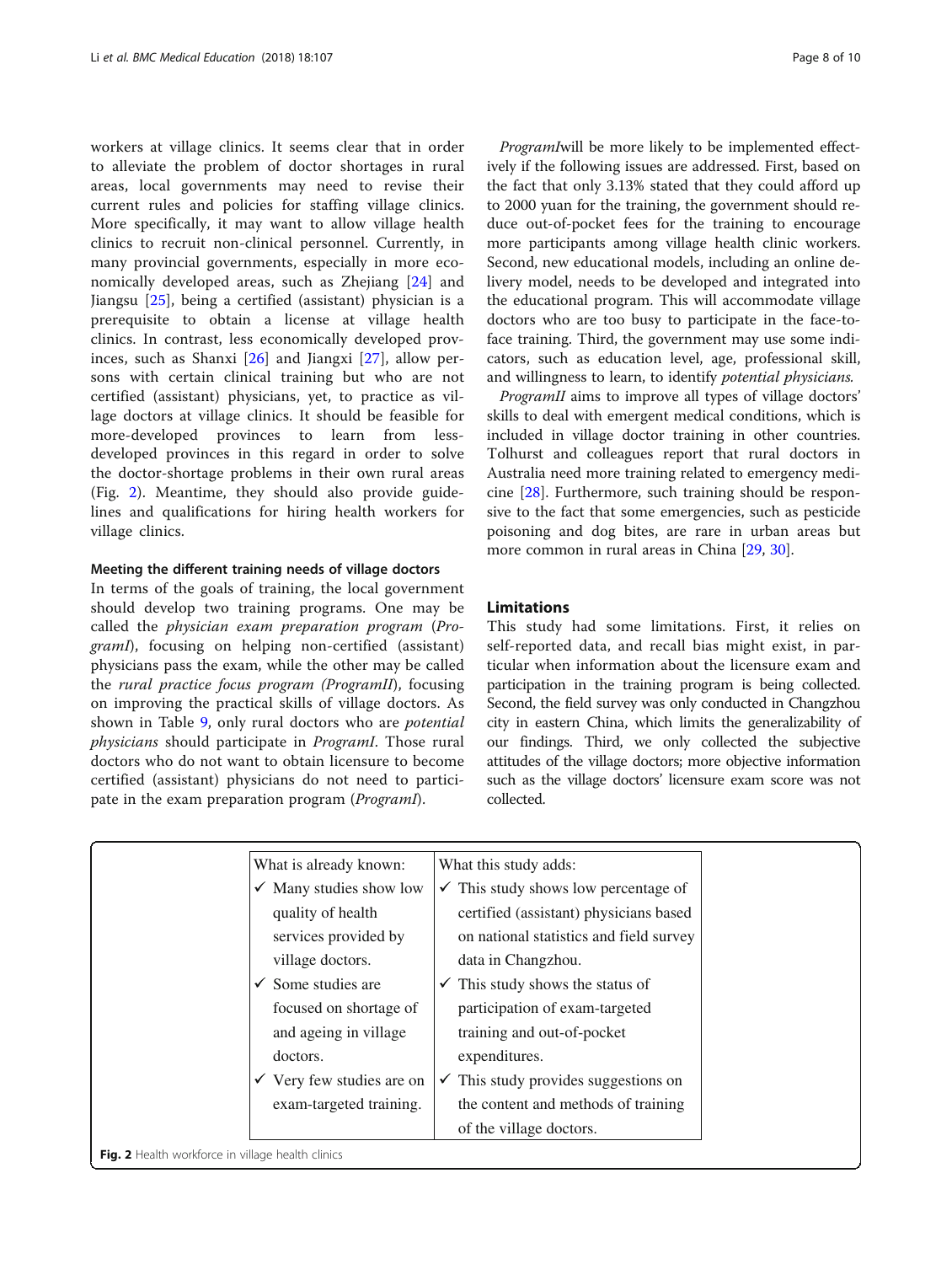<span id="page-8-0"></span>Table 9 Different kinds of village doctors and needed training programs

| Village doctors                           | Exam preparation<br>program (Programl) | Rural practice focus<br>program (Program II) |
|-------------------------------------------|----------------------------------------|----------------------------------------------|
| Certified (assistant) physician x         |                                        |                                              |
| Rural doctors<br>-potential physician     |                                        |                                              |
| Rural doctors<br>-non-potential physician | $\times$                               |                                              |
| Health workers                            | ×                                      | ٦Ι                                           |

### Conclusions

Although the licensure exam preparation training for certified (assistant) physicians is provided to increase the exam's passing rate, the current model has had only limited success. Therefore, a dual training program model to fit the needs of different types of village doctors is more likely to be effective. The exam-preparation program fits for rural doctors who can potentially become certified (assistant) physicians, whereas the rural practice targeted program may fit well for all types of the village doctors. Measures for optimizing the first program include more carefully identifying potential certified (assistant) physicians among rural doctors, reducing the out-of-pocket training fees and developing online training modules.

### Additional file

[Additional file 1:](https://doi.org/10.1186/s12909-018-1211-5) Questionnaire of village doctors in Changzhou. (DOCX 24 kb)

#### Acknowledgements

We wish to thank Mrs. Ya Xue, Changzhou Center for Disease Prevention and Control, Changzhou, China, for helping the organization of investigation. We also are very grateful to all the village doctors for giving their time to participate in the study.

#### Funding

This work was supported by the National Natural Science Foundation of China (71573049, 71373051, 71573053), the Doctoral Fund of the Ministry of Education of China (20120071110054), and Health Research Projects from the Health Department of Jiangsu Province (H201044). None of the funding bodies played any role in the design of the study and collection, analysis and interpretation of data, and in writing the manuscript.

#### Availability of data and materials

The datasets are available from the corresponding author on reasonable request.

#### Authors' contributions

XL participated in design, data analysis and interpretation, and manuscript draft. JS participated in design, data interpretation, and manuscript draft revision. FY and CJ participated in design and concept of study and in data acquisition. FC and FH participated in data analysis and interpretation as well as manuscript revision. JL was the principle investigator, participating in the design and concept of the study, data acquisition and supervision. All authors read and approved the final manuscript.

#### Ethics approval and consent to participate

This study obtained ethical approval (IRB #09–03-0158) from the Medical Research Ethics Committee, School of Public Health, Fudan University (IRB00002408 & FWA00002399). Completion of the survey was considered implied consent to participate.

#### Competing interests

The authors declare that they have no competing interests.

### Publisher's Note

Springer Nature remains neutral with regard to jurisdictional claims in published maps and institutional affiliations.

#### Author details

<sup>1</sup>Department of Health Policy and Management, China Research Center On Disability, Innovation Center for Social Risk Governance in Health, School of Public Health, Fudan University, P.O. Box 177, 130 Dong'an Road, Shanghai 200032, China. <sup>2</sup>Department of Health Care Administration and Policy, University of Nevada at Las Vegas, Las Vegas, USA. <sup>3</sup>Changzhou Center for Disease Prevention and Control, Changzhou, China. <sup>4</sup>Changzhou Commission of Health and Family Planning, Changzhou, China.

#### Received: 6 February 2017 Accepted: 27 April 2018 Published online: 11 May 2018

#### References

- 1. People's Republic of China State Council. Rural Doctor Practice Regulation. 2003.[http://www.gov.cn/gongbao/content/2003/content\\_62342.htm.](http://www.gov.cn/gongbao/content/2003/content_62342.htm) Accessed 5 May 2016.
- 2. Li H, Li X, Hao C, Lu J, Xue Y, Chen M, Xu H, Zhang Y, Hao M. Residents' acceptance of basic public health services offered by community health care institutions in Changzhou. Chin Gen Pract. 2012;15(8A):2570–3. [https://](https://doi.org/10.3969/j.issn.1007-9572.2012.08.027) [doi.org/10.3969/j.issn.1007-9572.2012.08.027](https://doi.org/10.3969/j.issn.1007-9572.2012.08.027).
- 3. Gu X, Tang S, Cao S. The financing and organization of health services in poor rural China: a case study in Donglan County. Int J Health Plann Manage. 1995;10:265–82.
- 4. World Health Organization. Health workforce 2030. 2014. [http://www.who.](http://www.who.int/hrh/documents/strategy_brochure2014/en/) [int/hrh/documents/strategy\\_brochure2014/en/.](http://www.who.int/hrh/documents/strategy_brochure2014/en/) Accessed 3 Aug 2016.
- 5. National Health and Family Planning Commission of the People's Republic of China. National Health and Family Planning Health Statistical Yearbook 2015. Beijing: Pecking Union Medical College Press; 2015.
- 6. Fang S, Tao Y, Ren R. The history and current situation of village doctors in China. Beijing: People's Medical Publishing House; 2006.
- 7. The People's Republic of China. Law on Physicians. 1998. [http://www.gov.](http://www.gov.cn/banshi/2005-08/01/content_18970.htm) [cn/banshi/2005-08/01/content\\_18970.htm](http://www.gov.cn/banshi/2005-08/01/content_18970.htm). Accessed 18 May 2016.
- 8. Ministry of Health of the People's Republic of China. National Rural Doctor Education Plan (2010–2020). 2013. [http://www.moh.gov.cn/qjjys/s3593/](http://www.moh.gov.cn/qjjys/s3593/201310/a01af8848c7f4ae081985ff4744461ee.shtml) [201310/a01af8848c7f4ae081985ff4744461ee.shtml.](http://www.moh.gov.cn/qjjys/s3593/201310/a01af8848c7f4ae081985ff4744461ee.shtml) Accessed 18 May 2016.
- 9. Clayton S, Yang H, Guan J, Lin Z, Wang R. Hepatitis B control in China: knowledge and practices among village doctors. Am J Public Health. 1993;83:1685–8.
- 10. Reynolds L, McKee M. Factors influencing antibiotic prescribing in China: an exploratory analysis. Health Policy. 2009;90(1):32–6. [https://doi.org/10.1016/j.](https://doi.org/10.1016/j.healthpol.2008.09.002) [healthpol.2008.09.002.](https://doi.org/10.1016/j.healthpol.2008.09.002)
- 11. Dong L, Wang D, Gao J, Yan H. Doctor's injection prescribing and its correlates in village health clinics across 10 provinces of western China. J Public Health. 2011;33(4):565–70. [https://doi.org/10.1093/pubmed/fdr019.](https://doi.org/10.1093/pubmed/fdr019)
- 12. Sun Q, Dyar OJ, Zhao L, Tomson G, Nilsson LE, Grape M, Song Y, Yan L, Stalsby Lundborg C. Overuse of antibiotics for the common cold—attitudes and behaviors among doctors in rural areas of Shandong Province, China. BMC Pharmacol Toxicol. 2015;16:6. [https://doi.org/10.1186/s40360-015-0009-x.](https://doi.org/10.1186/s40360-015-0009-x)
- 13. Li X, Chongsuvivatwong V, Xia X, Sangsupawanich P, Zheng W, Ma K. Revisiting current "barefoot doctors" in border areas of China: system of services, financial issue and clinical practice prior to introducing integrated management of childhood illness (IMCI). BMC Public Health. 2012;12:620. [https://doi.org/10.1186/1471-2458-12-620.](https://doi.org/10.1186/1471-2458-12-620)
- 14. Gan J, Zhu H, Shi J, Wang C, Lu C. The effect of training of practitioners examination. New West J. 2014;10:63–4.
- 15. Tang X, Wang J, Chen J, Zhao J, Yuan Y. The significance of training of practicing physician qualification examination in medical students. China